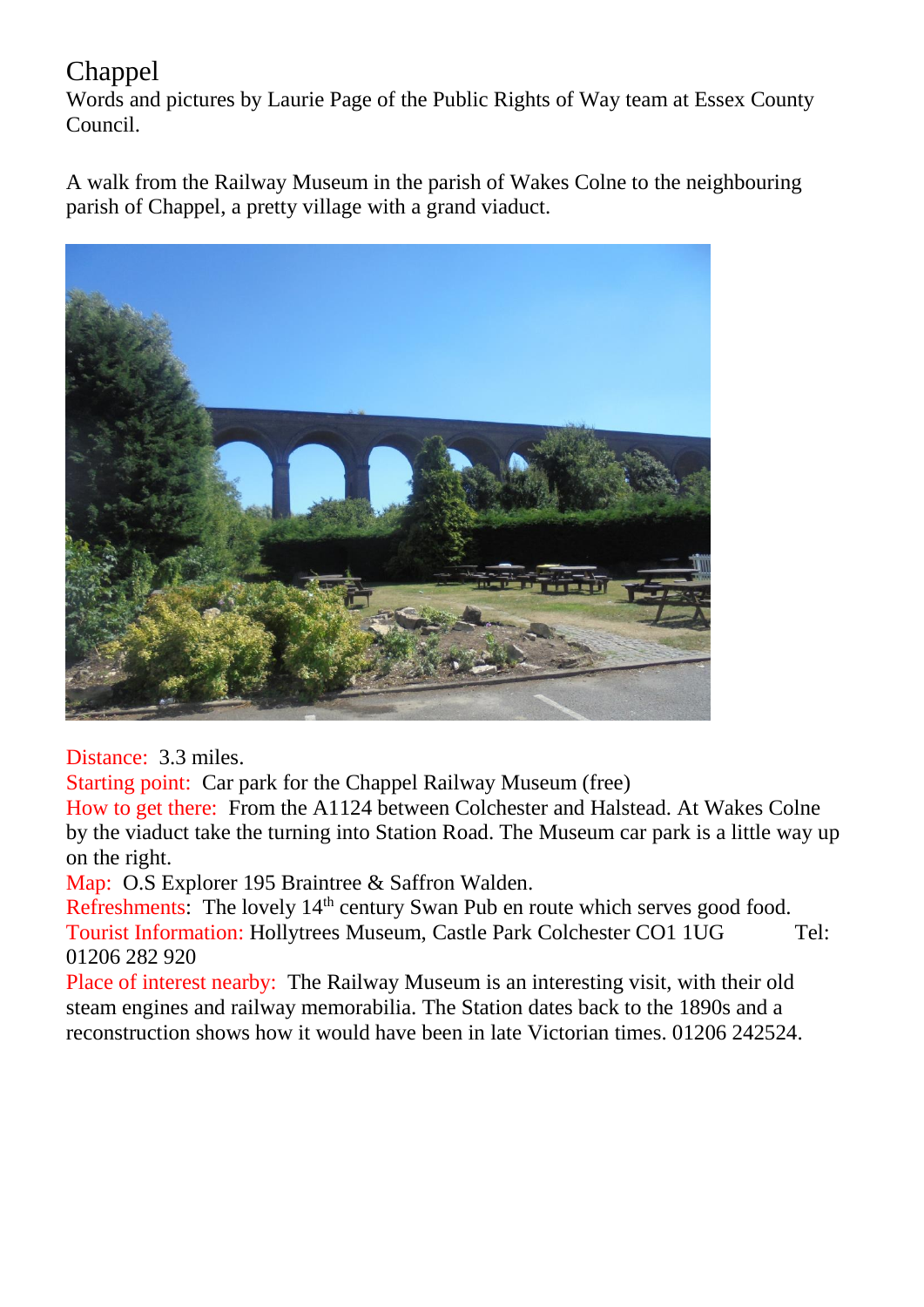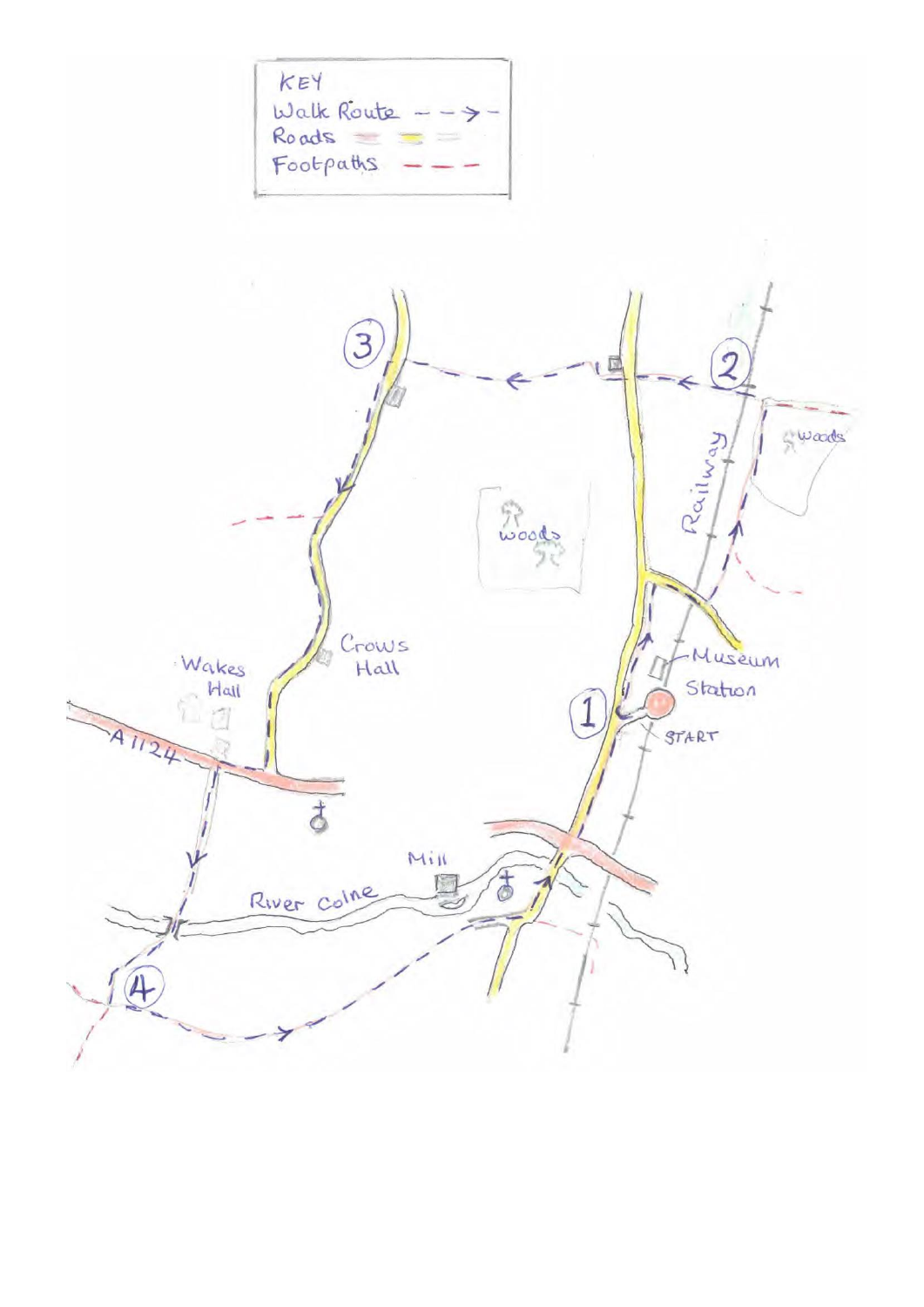

## **The Walk**

- **1.** Walk back down Station Road where you drove in. At the road T-junction turn right onto a newly created footpath that runs gently uphill, parallel with Bures Road. Follow this to the end where you turn right into Spring Gardens Road and walk over the little bridge. Immediately on the other side of the bridge, take the footpath on the left going down steps into the field. Walk along the field edge with the hedgerow to the left. At the bottom of the field as the main path swings right, go straight on into the next field. Follow the footpath arrows (The Fair Maid Walk) leading eventually to a wooded area and onto a boardwalk. The path runs parallel to the railway line. At the path T-junction go left to the railway track.
- **2.** Carefully cross the railway line and negotiate a gate and wooden bridge. Continue through the corn field. At the other end you will come to the lane by Willow Cottage. Take the Footpath almost opposite. Follow the path (Fair Maid Walk) as it bends right around the field boundary and then goes left across the crop field. Follow the yellow arrow between the fence and the hedge. At the end cross into the next field and head for the white post on the other side. Continue straight on into another little field taking you to a quiet lane. Turn left.
- **3.** Go all the way down the lane passing Crows Hall. When you reach the main road, turn right onto the pedestrian path and after about 100 metres, opposite Wakes Hall, go left along a wide footpath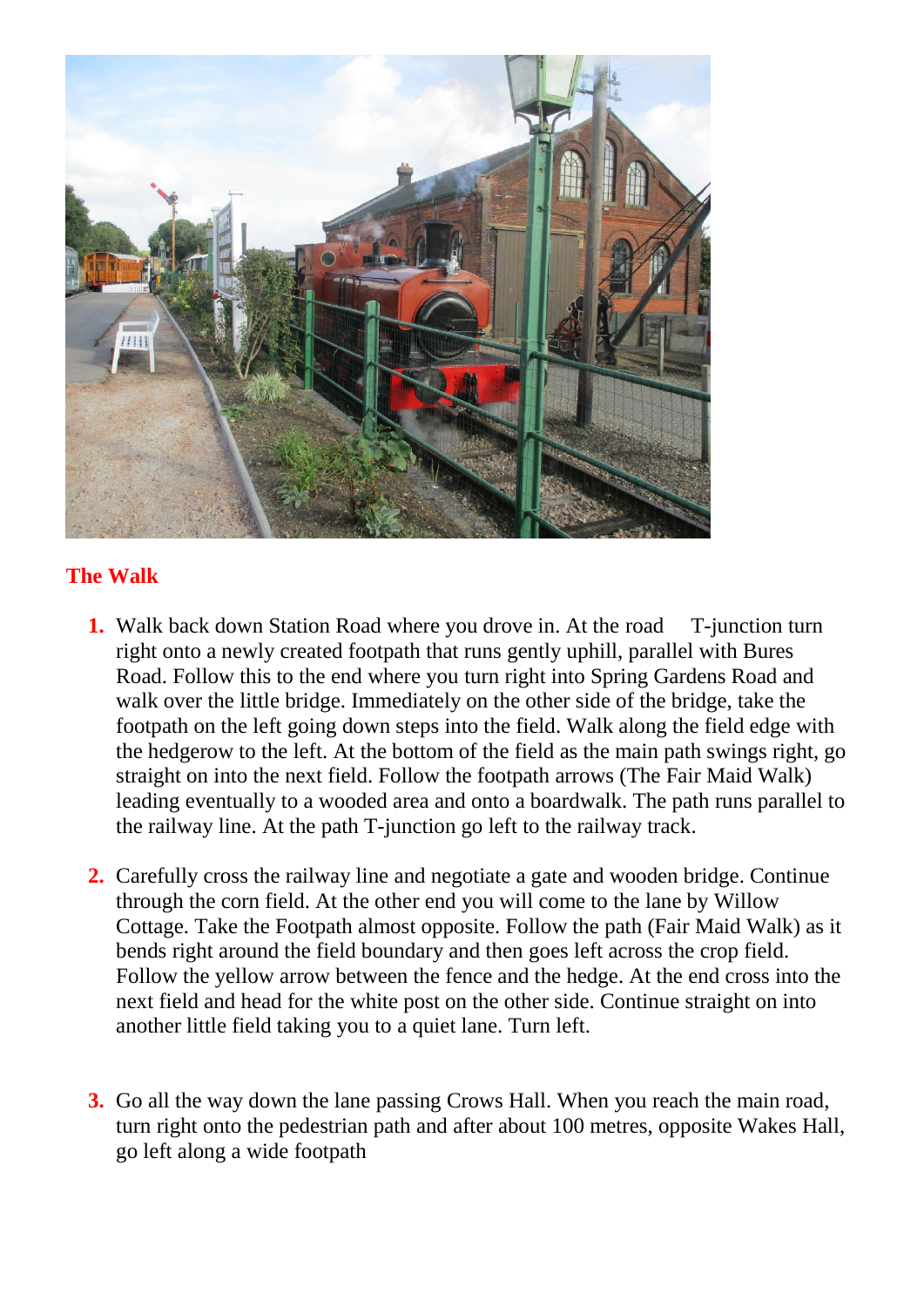

leading down to Old Hall Farm. At the Farm, go through a metal gate and keep to the concrete track, which passes over the pretty River Colne via a footbridge. Go through another metal gate and bear right across the meadow. After crossing a ditch via a culvert, go straight ahead and before the end of the field you will reach a path onto which you turn left and proceed to the far corner of the field where you negotiate a metal gate leading to another wooden footbridge. This is part of the Mary Allingham Walk, named after the well known crime novelist who spent some time at Chappel whilst writing her 1933 book entitled *Sweet Danger.*

**4.** Pass the lake on your left and onto a wooden boardwalk. Go through another metal gate. Bear left going across the grass field. At the other end of the field is yet another gate and a bridge, which brings you out to a wide grass track. Ahead is the spire of Chappel village church. Continue through a wooden kissing gate and then one on the left into the next field .Wakes Colne mill appears on the left. Get over a stile and onto a shingle track which leads past the church to the road where you have a splendid view of the viaduct. This Grade 1 listed structure has 32 arches, taking trains 75 feet above the Colne Valley. Turn left to the Swan Inn where you can visit for food and drink or continue past the pub to the crossroads. Go straight over, up Station Road to return to the parking area on the right by the railway museum.